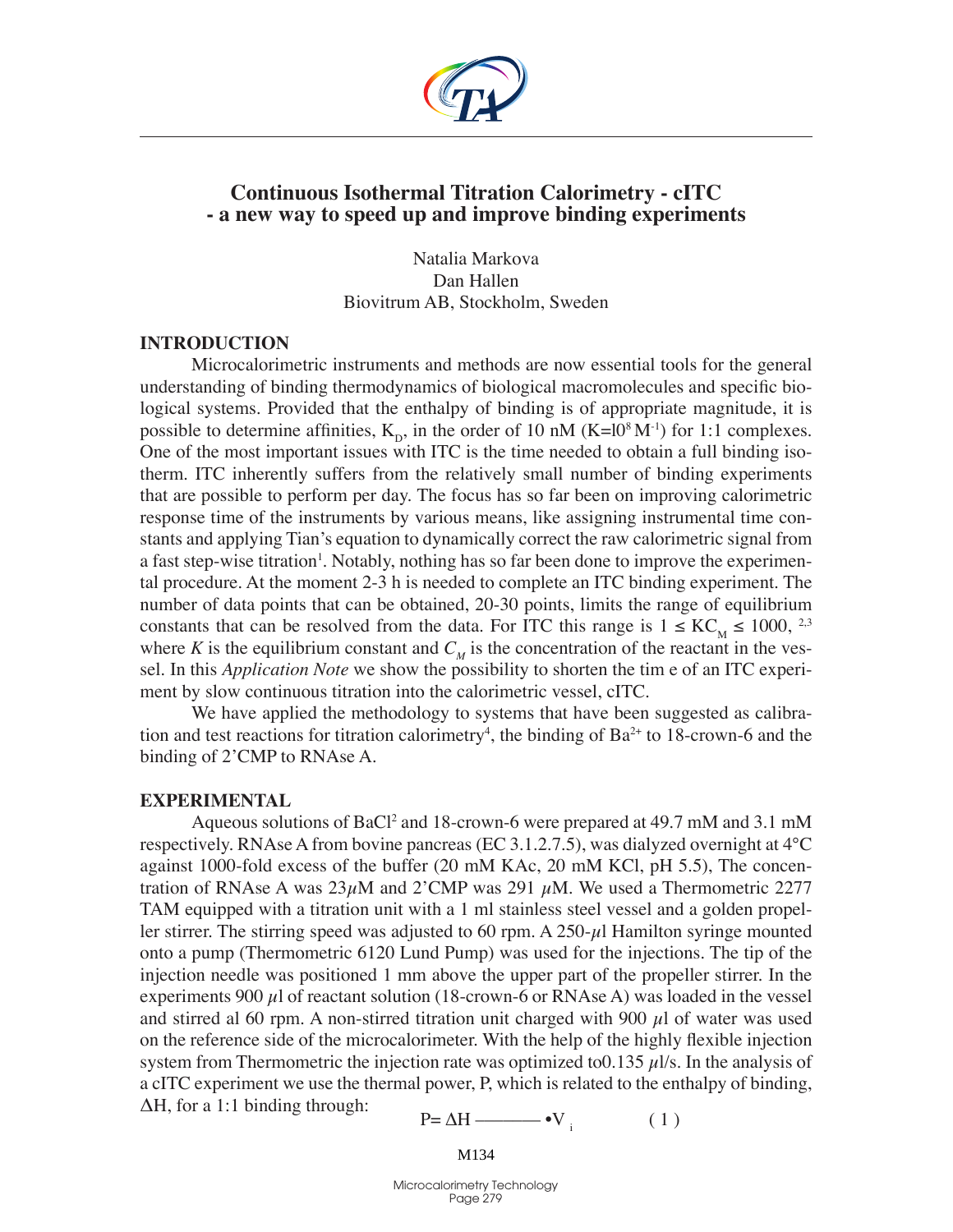where P is the thermal power, [ML] denotes the molar concentration of the complex and  $V_i$  is the current volume of the solution in the calorimetric vessel.

## **Results**

In a cITC experiment the shape of the thermal power vs. time curve is crucial for an accurate determination of the binding parameters. Therefore the quality of the dynamic correction for the thermal lag of the instrument must be high. Time constants are normally evaluated from electrical calibration of the calorimetric vessel. Here we have also performed a chemical steady-state calibration to obtain the time constants, by continuous injection of



*Figure 1. The upper graph shows the dynamical corrected power-time curves of two cITC experiments: the addition of BaCl<sub>2</sub> to 18 crown-6 and the dilution BaCl<sub>2</sub> in water. The lower graph shows experimental data and the best-fitted curve from the non-linear regression.*

 $BaCl<sub>2</sub>$  into the calorimetric vessel containing a large excess of 18-crown-6. The conditions ensured constant nearly 100% binding of  $BaCl_2$  throughout the titration so that a nearly steady-state signal was obtained. The cooling part of the calorimetric curve was used to calculate the time constants of the calorimeter. One time constant was sufficient to describe the calorimetric signal with good accuracy. In our case the quality of the dynamic correction was significantly improved when the time constant obtained from the chemical calibration was used.

Figure 1 shows calorimetric data and the best-fit curve from the non-linear regression of the experimental data from continuous addition of  $BaCl<sub>2</sub>$  to 18crown-6. Figure 2 presents the results of the step-wise and continuous titration of RNAse A with 2'CMP.

The calculated values of K and ΔH for the binding reactions are summarized in Table 1. The input parameters for the simulation and the results from non-linear regression for ITC and cITC are shown in Table 2. The values obtained by cITC data agree very well with the values obtain by ITC. Notably, the statistical uncertainties are improved for the values obtained by cITC.

Due to the dramatic in-



*Figure 2. Calorimetric data along with the best-fit results for the binding of 2'CMP to RNAse A. The upper graph: step-wise titration. 8 μl aliquots of 321 μM solution of 2'CMP were consecutively added to 23 μM solution of RNAse A (V<sub>0</sub>=900*  $\mu$ *l). Stirring speed was set to 60 rpm. The lower graph: cITC data (solid line) along with the best-fit results (dashed line). 291 μM 2´CMP was continuously titrated at 0.135 μl/s into 23 μM RNAse A (V<sub>0</sub>=900 μl).*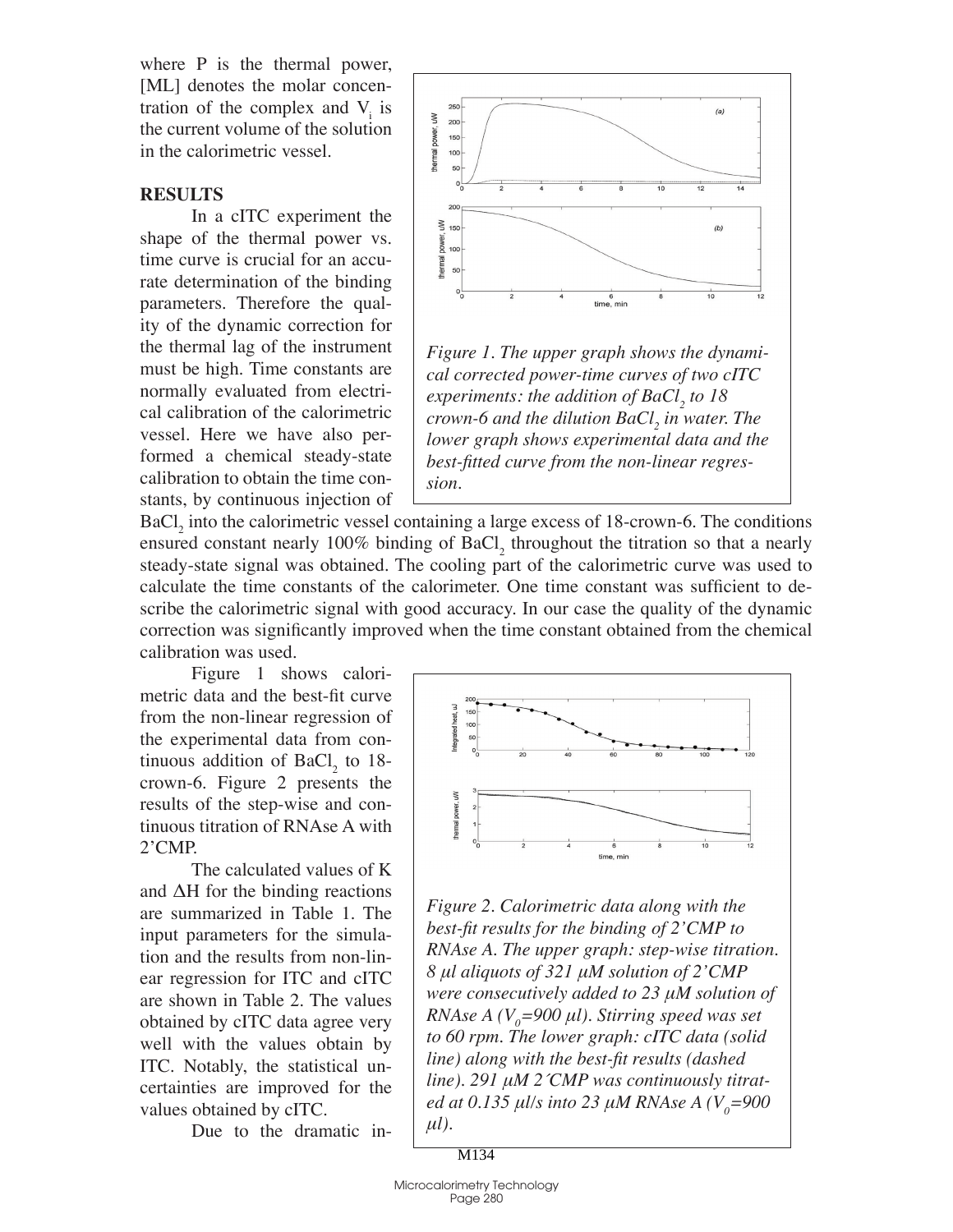crease in data density, in particular in the transition area of the binding isotherm, we extend the dynamic range of equilibrium constant that is possible to determine by calorimetry, Figure 3. With cITC the dynamic range is improved by more than three orders of magnitude, 1≤ K C<sub>M</sub> ≤3 x10<sup>6</sup>. With cITC one should be able to determine K<sub>D</sub> values down to pM range. Another important effect of the increase in data density is the improved possibility to discriminate between different thermodynamic models of binding. To visualize this we have simulated ITC and cITC data for an imaginary protein system where an endogenous ligand is bound to the protein at the site at which the added ligand binds. We have examined a case when the ligand that is added competes with the endogenous ligand bound to a portion of the total binding sites. The simulated data were fitted to three different models; 1:1 binding model, 2:1 binding model, and 1: 1 competition binding model with an endogenous ligand present. The standard error of point from the fit of the cITC simulated data to the correct binding model, 1:1 competition binding model with an endogenous ligand present, was close to the applied noise, while standard error of point for the incorrect models, 1:1 binding model and 2:1 binding model, were three times than the applied noise. In addition, the residuals from the fit of the correct model showed random scattering, while the residuals from the fits to the incorrect models showed pronounced non-random scattering. For the ITC simulated data the standard error of point from the fits to the correct and incorrect models did not differ enough to conclusively distinguish between the binding models. The residuals from the fits of the ITC simulated data did not differ to the same extent as for



*Figure 3. The plot shows the number of points in the region of the transition for a 1:1 binding curve for ITC (filled circles) and cITC (filled squares) versus the*   $KC<sub>M</sub>$  values. The plot shows that for cITC the dynamic range for determining *K* is given by  $1 \leq K C_M \leq 3x$   $10^6$ , which is more than three orders of magnitude *larger than for ITC.*